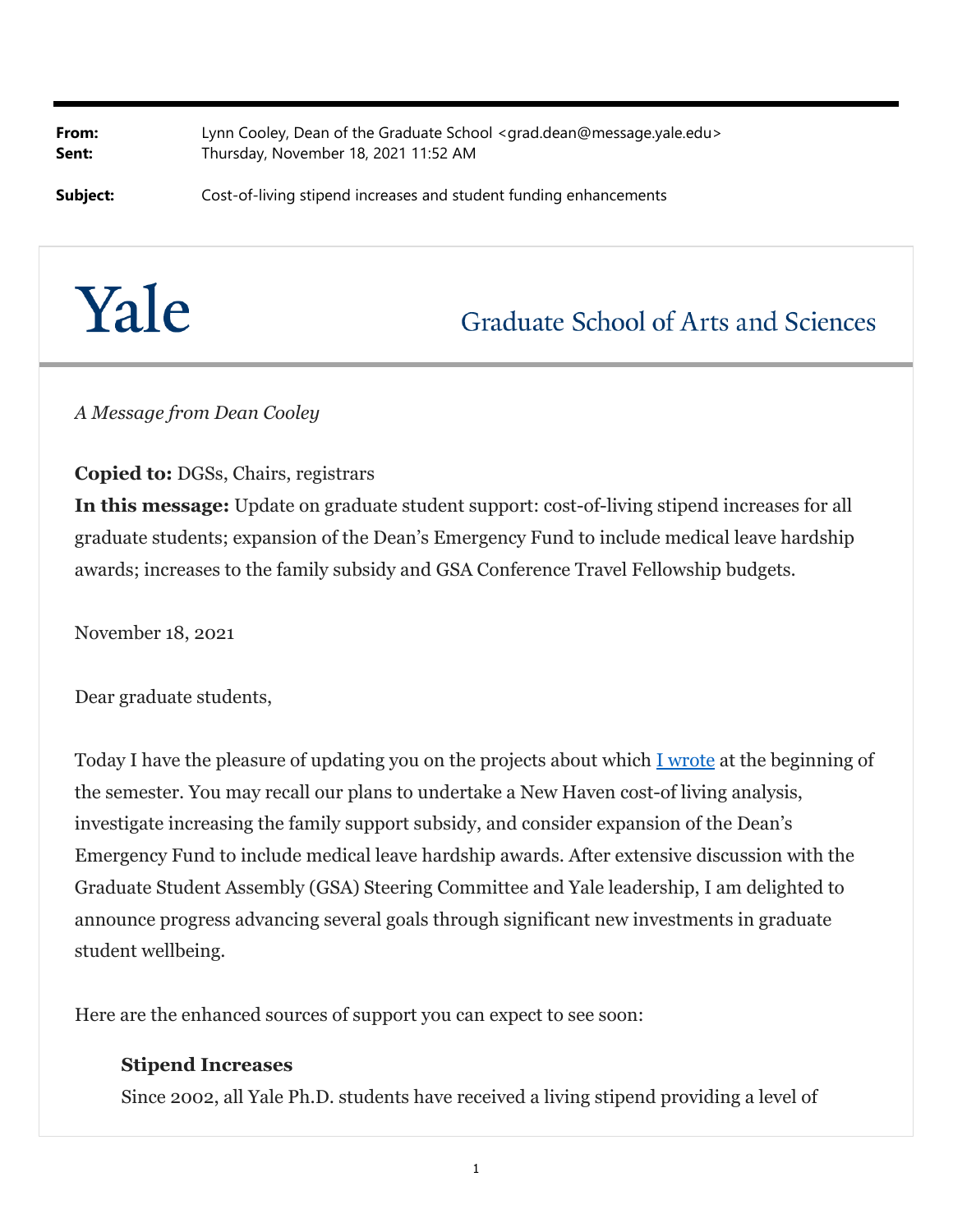support sufficient to allow them to devote themselves to full-time study. In recent years, the cost-of-living in New Haven has risen more quickly than usual, placing pressure on regular stipend increases and on students' budgets. We are now able to increase the stipends for all students sufficiently over the next two years to comfortably exceed the annual estimated cost of living. These increases will have the added benefit of closing the gap between stipend levels across divisions by accelerating increases to the humanities and social sciences from \$33,600 to \$36,300 next year, with a similar increase in fall 2023. During this period, science stipends will also increase at an accelerated rate.

#### **Medical Leave Hardship Fund**

Beginning in Spring 2022, students needing a medical leave of absence will be able to apply for awards up to \$3,000 from a new Dean's Medical Leave Hardship Fund. As an expansion of the Dean's Emergency Fund, the Hardship Fund will enable students to pause coursework and research to address serious medical conditions with the help of some financial support. We will also continue to fund Yale Health affiliate coverage through the end of the semester in which a medical leave of absence is initiated.

#### **Family Subsidy Increase**

The pandemic brought into sharp focus the challenges of caring for children while pursuing a graduate degree, especially when many childcare centers closed during the worst months of the crisis. To help parents pay for childcare alternatives, we joined the university to offer coverage for care through the Bright Horizons Crisis Care Assist program. This pandemicrelated program is due to end in 2021. To provide ongoing help to Ph.D. students who are parents, we will increase direct-to-student funds in the family subsidy beginning in the spring 2022 semester with an additional \$1,500 to the annual subsidy (\$750 per semester) for a new total of \$6,600 per year.

### **Increased Conference Travel Fellowship Funding**

Based on information about usage and need provided by graduate students running the GSA Conference Travel Fellowship (CTF), we will increase the travel fund budget by \$60,000 to expand resources for students to participate in conferences Combined with